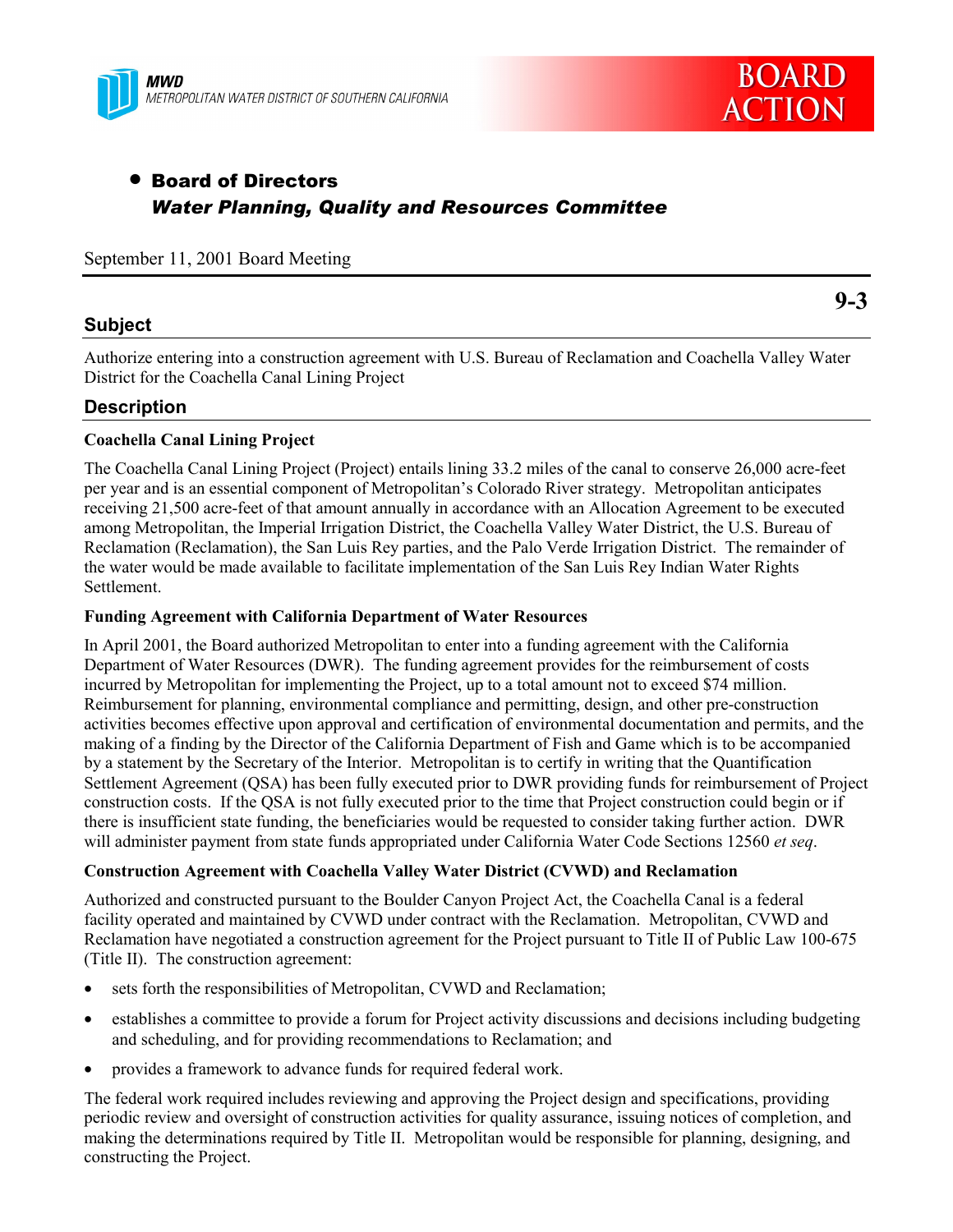California Water Code Section 12563 provides that through a future statute the state could require that it be reimbursed for its payments by the California Contractors which receive the water conserved, if the contingencies for the water transfer between IID and the San Diego County Water Authority (SDCWA) have not been satisfied in full by December 31, 2006.

Upon completion of the Project, CVWD will operate and maintain the Project in accordance with its existing contract with Reclamation. Significant delays in implementation of the Project may result in loss of state funding.

**Attachment 1** is the Abstract to the Final Environmental Impact Statement/Environmental Impact Report (EIS/EIR). The Final EIS/EIR is available in the Executive Secretaryís office. The Notice of Determination (NOD) is found in **Attachment 2.**

### **Policy**

By Minute Item 43767, dated October 18, 1999, the Board approved the use of the *Key Terms for Quantification Settlement Among the State of California, IID, CVWD, and MWD* (Key Terms) as the basis for completing a new QSA among the parties to the Key Terms. Designing and constructing the Project is an integral Key Terms component.

## **CEQA**

Pursuant to the provisions of the California Environmental Quality Act (CEQA), CVWD, acting as the CEQA Lead Agency, certified the Final EIS/EIR for the Project on May 15, 2001. The Lead Agency also issued a NOD. Included as components of the Project and discussed within the Final EIS/EIR were the funding agreement between Metropolitan and DWR and the construction agreement with Metropolitan, CVWD and Reclamation. Metropolitan, as a Responsible Agency under CEQA, is required to certify that it has reviewed and considered the information contained in the Final EIS/EIR relative to the environmental effects of the proposed action and has adopted the Lead Agency's findings prior to approval of the proposed action.

The CEQA determination is: Review and consider information provided in the Final EIS/EIR and adopt the Lead Agency's findings relative to the proposed action.

## **Board Options/Fiscal Impacts**

#### **Option #1**

Adopt the CEQA determination and authorize the Chief Executive Officer to enter into the construction agreement with Reclamation and CVWD for the Project.

**Fiscal Impact:** None, if Project costs do not exceed \$74 million. The state could, through future statute, require that it be reimbursed for its payments by the California Contractors which receive the water conserved, if the contingencies for the water transfer between IID and SDCWA have not been satisfied in full by December 31, 2006.

#### **Option #2**

Adopt the CEQA determination and direct the Chief Executive Officer to renegotiate the terms of the construction agreement.

**Fiscal Impact:** Additional cost for staff time to renegotiate the agreement.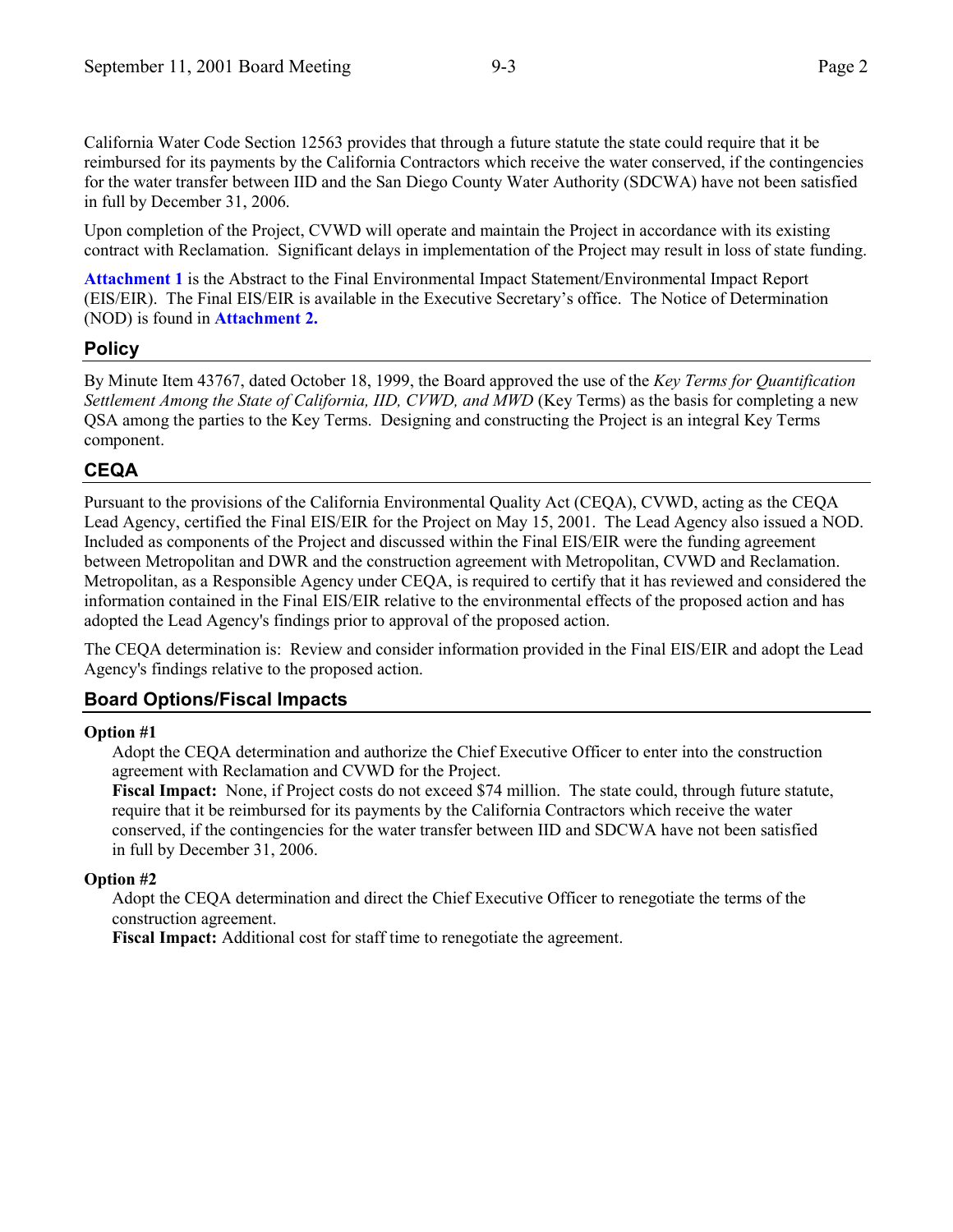### **Staff Recommendation**

Option #1

8/17/2001 nhers 1 *Date Stephen N. Arakawa*

*Manager, Water Resource Management*

77 8/27/2001 Ō A *Ronald R. Gastelum Date*

*Chief Executive Officer*

**Attachment 1 - Abstract, Coachella Canal Lining Project, Final Environmental Impact Statement/Environmental Impact Report, April 2001**

**Attachment 2 - Notice of Determination** 

BLA #1154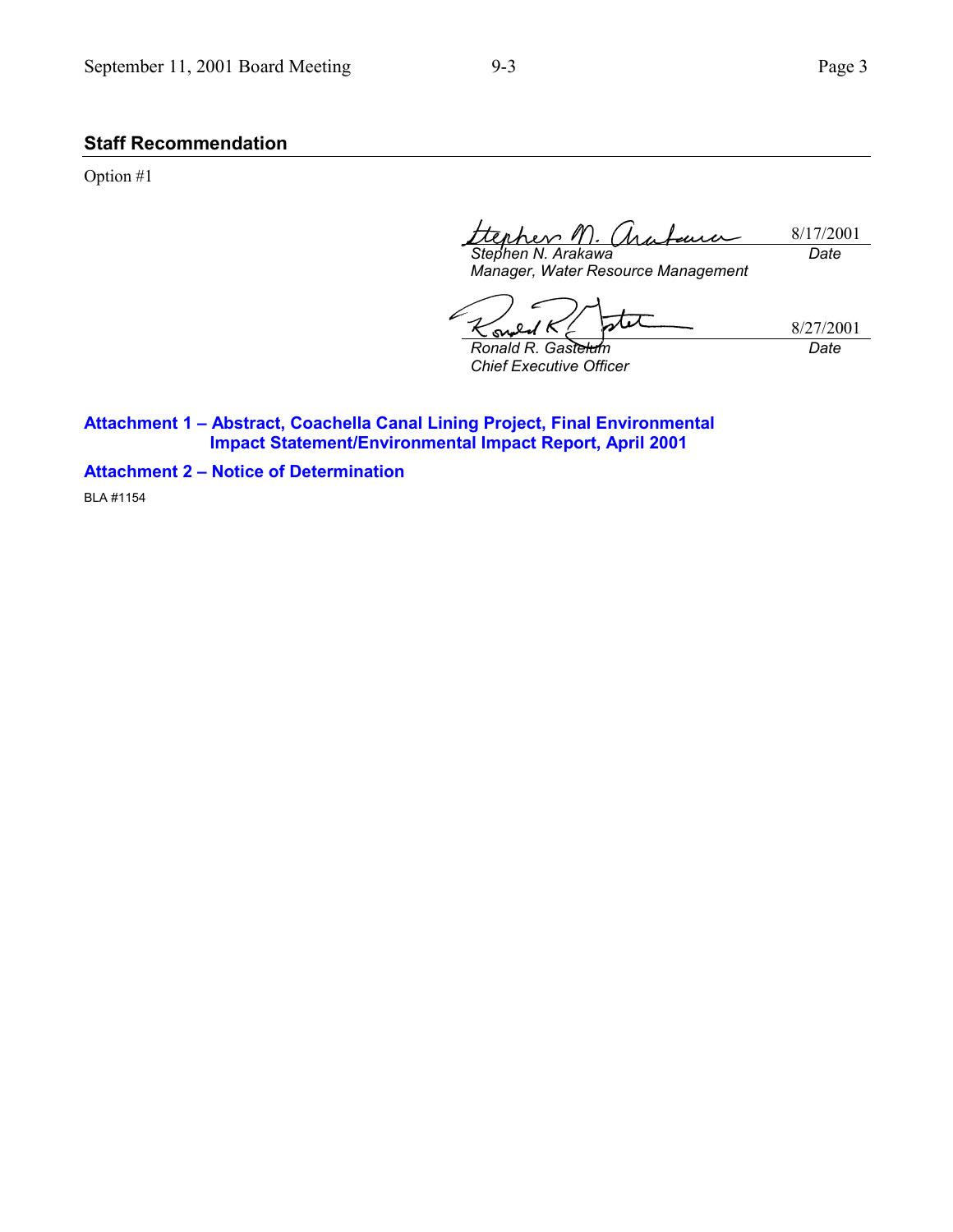#### Final Environmental Impact Statement/ **Final Environmental Impact Report Coachella Canal Lining Project** Riverside and Imperial Counties, California

Prepared by: United States Department of the Interior, Bureau of Reclamation (Reclamation), and Coachella Valley Water District (CVWD)

#### Abstract

This Final Environmental Impact Statement/Environmental Impact Report (EIS/EIR) has been prepared in compliance with the National Environmental Policy Act (NEPA) of 1969, as amended, and the California Environmental Quality Act (CEQA). Reclamation is responsible for project compliance with NEPA. CVWD is responsible for project compliance with CEQA. This Final EIS/EIR incorporates revisions and responses to public comments received on the Revised and Updated Draft EIS/EIR, which was circulated for a 60-day public review period extending from September 22, 2000 through November 21, 2000. That Draft EIS/EIR revised and updated a 1994 Draft EIS/EIR which was previously prepared and circulated for public review for this proposed action.

The purpose of this federal action is to conserve 30,850 acre-feet annually of water presently being lost as seepage from the earthen reaches of the Coachella Canal. A specific quantity of conserved water would be assigned to the Department of the Interior to facilitate implementation of the San Luis Rey Indian Water Rights Settlement Act (Public Law 100-675, November 17, 1988). Remaining quantities of conserved water would be distributed to southern California to meet present water demand and to assist the State in attaining the goals of California's Colorado River Water Use Plan. The State of California is providing funding for the Coachella Canal Lining Project under California Water Code §12560 et seq.

This Final EIS/EIR describes the project area environment, addresses the significant environmental issues, and presents evaluations of the environmental consequences of the proposed action and its alternatives. The four alternatives evaluated are Conventional Lining, Underwater Lining, Parallel Canal, and No Action. Under the Conventional Lining Alternative, the canal would be lined in place after draining the water from each section of the canal and diverting the water flow around the construction area. The Underwater Lining Alternative would utilize a special process to line the canal while water continues to flow in the canal. The Parallel Canal Alternative would involve construction of a new canal parallel to the existing canal.

This Final EIS/EIR also complies with the Endangered Species Act of 1973, as amended, the Fish and Wildlife Coordination Act, the Clean Water Act (Section 404), the Clean Air Act, Executive Order 11988 (Floodplain Management), and Executive Order 11990 (Wetlands Protection), and partially fulfills the requirements of the National Historic Preservation Act of 1966, as amended, and the Archaeological and Historic Preservation Act of 1974.

For further information regarding the processing or content of this document, please contact Mr. Don Young, Bureau of Reclamation, Yuma Office, P.O. Box D, Yuma, Arizona, 85366, telephone (520) 343-8159; or, Mr. Don Mitchell, Coachella Valley Water District, P.O. Box 1058, Coachella, California, 92236, telephone (760) 398-2651. Parties interested in providing comments prior to the adoption of a Record of Decision for the proposed action must provide their comments to Reclamation within 30 days of the publication of the Final EIS Notice of Availability in the Federal Register.